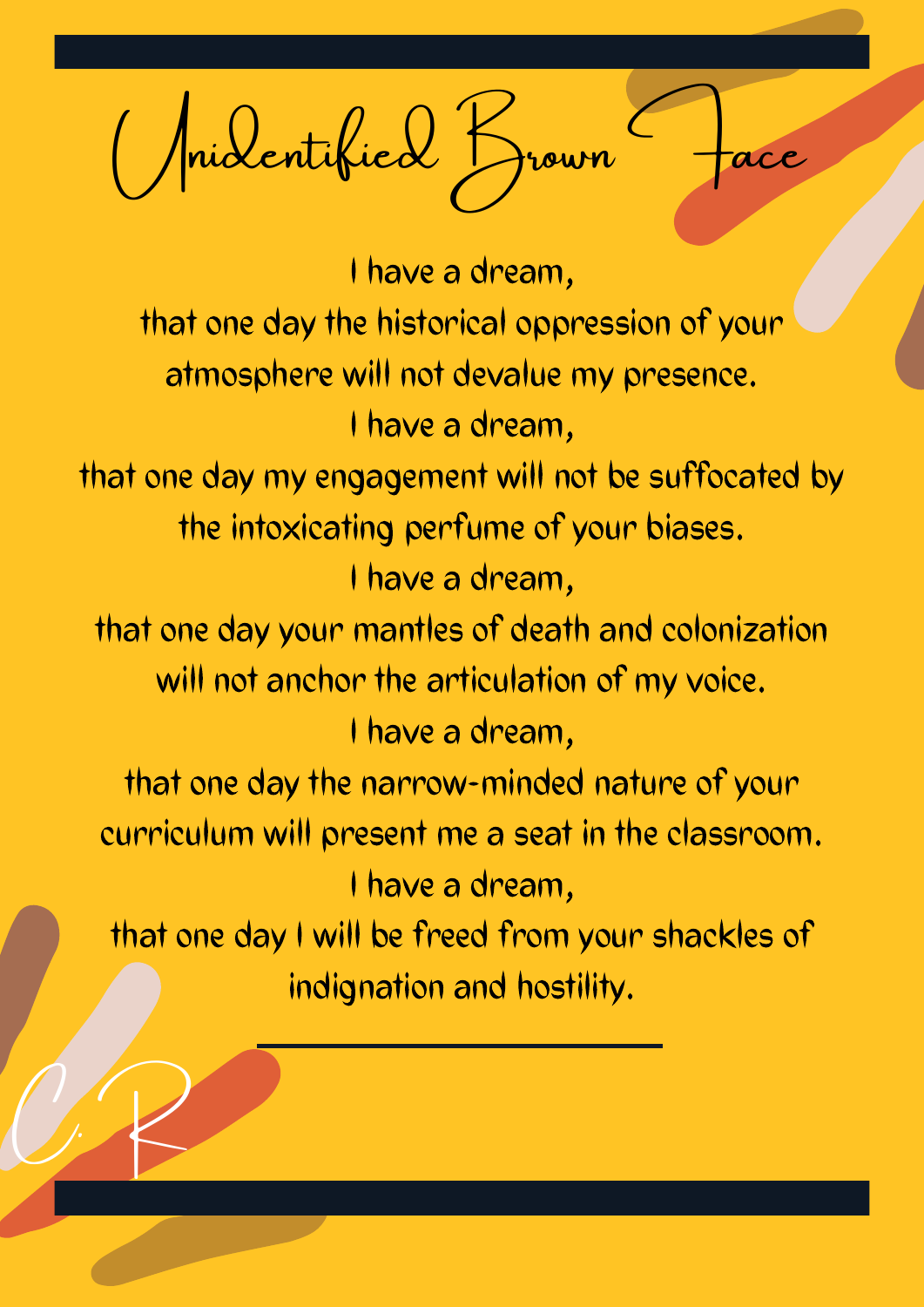Michel Brown

I have a dream. A dream to be seen for the richness of my complexities. A dream to be given the stage to declare that I am who I am. A dream to be granted equal access to the world before me. A dream to be defined by my reality and not who they say I am. A dream to be given the opportunity to exceed the limitations you have placed on me. I have a dream. To breathe. To access. To live. To be. I have a dream. C.R.